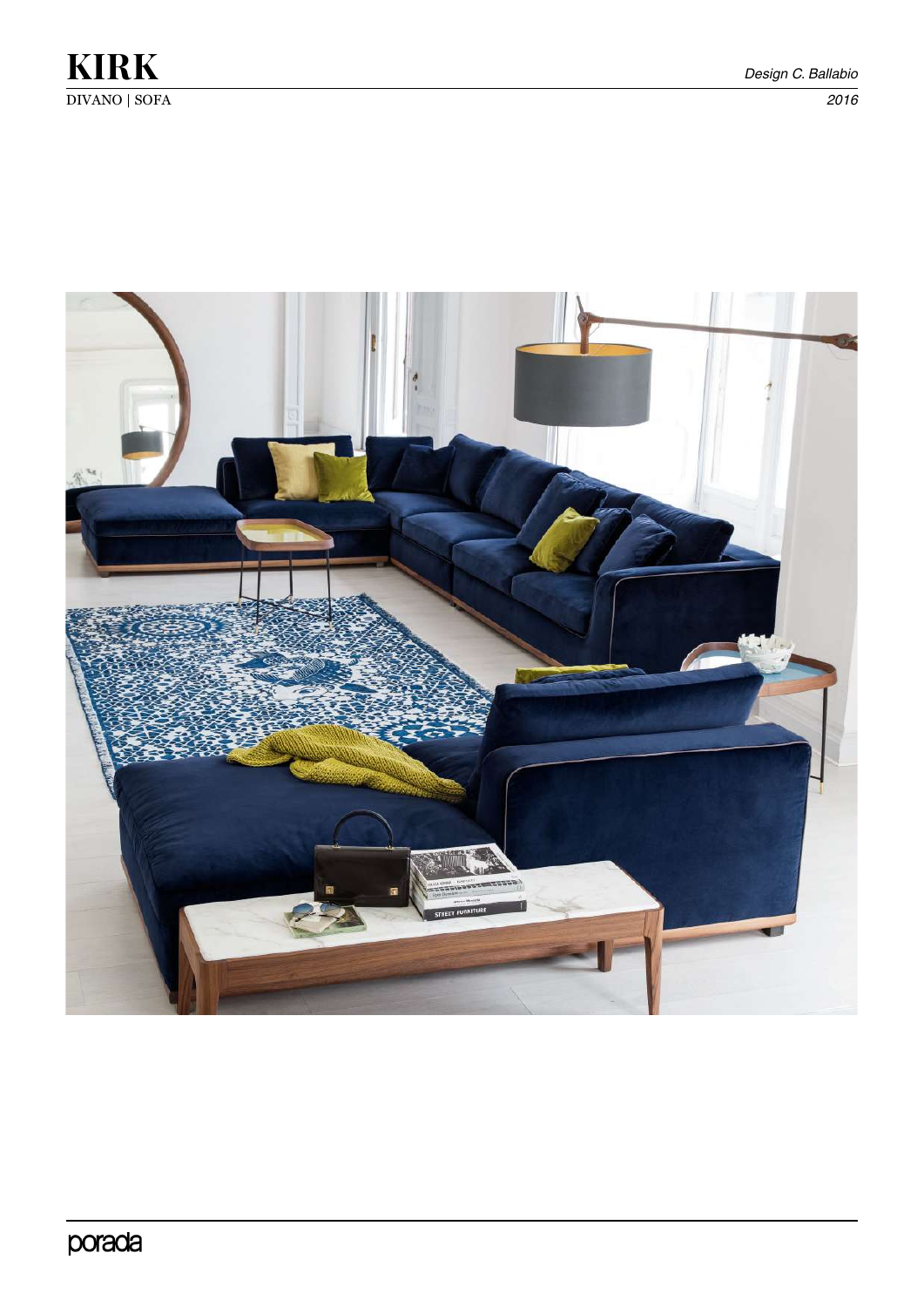Divano con base in massello di noce canaletta, sostenuta da piedini in metallo grigio peltro, e rivestimento nei tessuti della collezione. Struttura in legno massello e multistrato, gommato con poliuretano espanso indeformabile. Cuscini della seduta e schienali imbottiti con piuma etichetta Oro, con inserto in poliuretano espanso inderformabile (a densità differenziata nei cuscini), foderati con tessuto di cotone antipiuma. Rivestimento della struttura sfoderabile solo in tessuto, smontando la base portante attraverso le apposite viti poste nella parte inferiore. Rivestimento dei cuscini sempre sfoderabile. Possibilità di combinare diversi tessuti per struttura e cuscini della seduta. In caso di combinazione di tessuti, il prezzo da considerare è quello della categoria superiore. Indicare il colore del cordonetto tra le varianti disponibili della collezione ZENITH o verificare la possibilità di averlo nello stesso tessuto del divano. Cuscini per schienale da ordinare separatamente. Verificare le possibili combinazioni di cuscini per ogni modulo.

*Sofa with base in solid canaletta walnut, held by grey pewter metal feet, and covers in the fabric of the collection. Frame in solid*  wood and plywood, rubber-coated with high-density crushproof polyurethane. Gold label feather filled seat cushions and backs with *high-density crushproof polyurethane insert (in different densities for the seat cushions only), coverd by feather proof cotton fabric. The fabric frame covers only can be removed taking apart the supporting base, unlocking the bottom screws. The cushion covers are always removable. It is possible to combine different fabrics or leather colors for frame and cushions. In this case, the price to be considered is the one of the highest category. It is compulsory to specify the colour of the piping among the ones available in the ZENITH collection or to check the possibility of having it in the same fabric of the sofa. Back cushions to be purchased separately. Please check the combinations of cushions available for each element.*

*Sofa mit Gestell aus massivem Nussbaum Canaletta, Füßen aus Zinn-grau Metal und Bezug in den Stoffen der Kollektion. Gestell aus massivem Holz und Multiplex, mit Gummi überzogen und hochdichtem Polyurethan. Sitz- und Rückkissen mit golden Etikett zertifiziertem Federkern und Einlage aus hochdichtem Polyurethan (folglich ergeben sich verschiedene Dichten in einem einzelnen Sitzkissen), bedeckt mit Anti-Feder Baumwollbezug. Der Bezug des Gestells ist nur in der Stoffversion abnehmbar. Durch das Aufschrauben der dafür vorgesehenen Schrauben am unteren Teil des Gestells, kann das Textil abgezogen werden. Die Kissenbezüge sind in allen Varianten abnehmbar. Man kann den selben oder verschiedene Stoffe für das Sitzgestell und die Sitzkissen wählen. Für Bezüge aus verschiedenen Stoffkategorien, wird der höhere Kategoriepreis berechnet. Die Farbe der Kordel kann zwischen den verschiedenen Ausführungen der Kollektion ZENITH ausgewählt werden oder in der Farbe des Sofas bleiben. Die Rückenkissen muessen seperat bestellt werden. Überprüfen Sie bitte die möglichen Kissen-Kombinationen für jeden Modul.* 

Sofa avec structure en noyer canaletta massif, supportée par pieds en métal gris étain, et revêtement dans les tissus de la collection. Structure en bois massif *et multiplis, recouvert de caoutchouc avec polyuréthane expansé à haute densité. Coussins de l'assise et du dossier rembourrés en plume Or, avec joint*  en polyuréthane expansé à haute densité (densité différente pour les coussins de l'assise seulement), revêtus avec tissu de coton antiplume. Revêtement *de la structure déhoussable seulement en tissu, en démontant la base portante à travers les vis dans la partie inférieure. Revêtement des coussins toujours déhoussable. Possibilité de combiner différents tissus entre la structure et les coussins de l'assise. En cas de revêtement avec tissus de différentes catégories il faut considérer le prix de la catégorie supérieure. Pour sélectionner le passepoil indiquer le coloris entre les finitions disponibles de la collection ZENITH ou*  vérifier la possibilité de l'avoir dans le même tissu du sofa. Coussins du dossier à commander séparément. Merci de bien vérifier les combinaisons différentes *des coussins pour chaque module.* 

*Sofá con base de nogal canaletta macizo con pies en metal gris peltre y revestimientos en los colores de la colección. Estructura de madera maciza y contrachapado, revestidos con poliuretano expandido de alta densidad. Cojines del asiento y respaldos llenados con plumas etiqueta Oro con inserción de poliuretano expandido de alta densidad (de densidad diferenciada en los cojines del asiento) y revestidos con tela de algodón antipluma. Revestimiento de la estructura en telas desenfundable, removiendo la base a través de los tornillos debajo de la misma. Revestimiento de los cojines siempre desenfundable. Es posible combinar tela ditintas entre estructura y cojines. En este caso es necesario considerar el precio de la categoría más alta. Indiquen el color del ribete entre las variantes disponibles en la colección ZENITH o averigüen la posibilidad de tenerlo en la misma tela del sofá. Cojines del respaldo para pedir por separado. Consulten las combinaciones de cojines disponibles para cada módulo.*

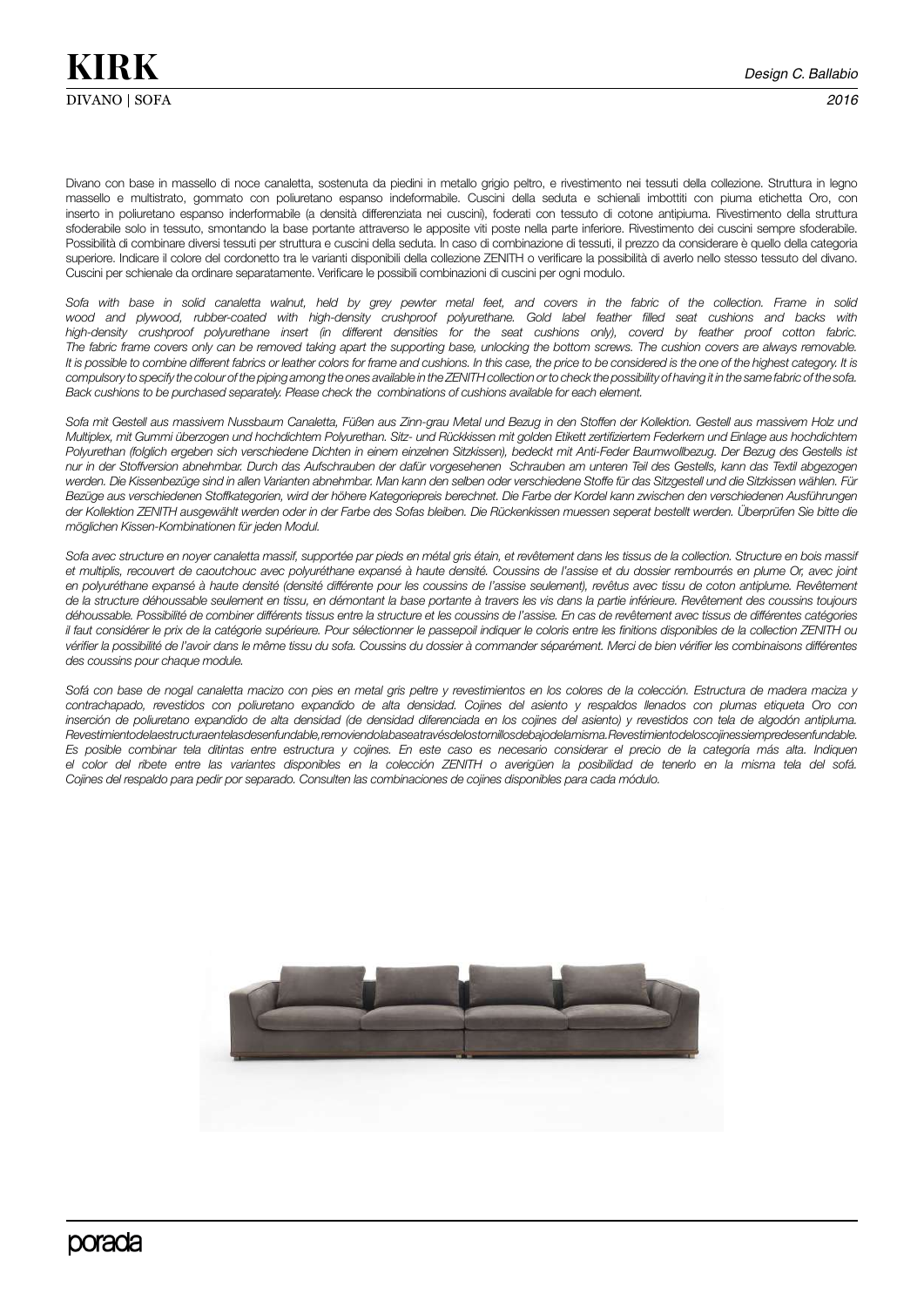## COMPOSIZIONI | COMPOSITIONS *2016*

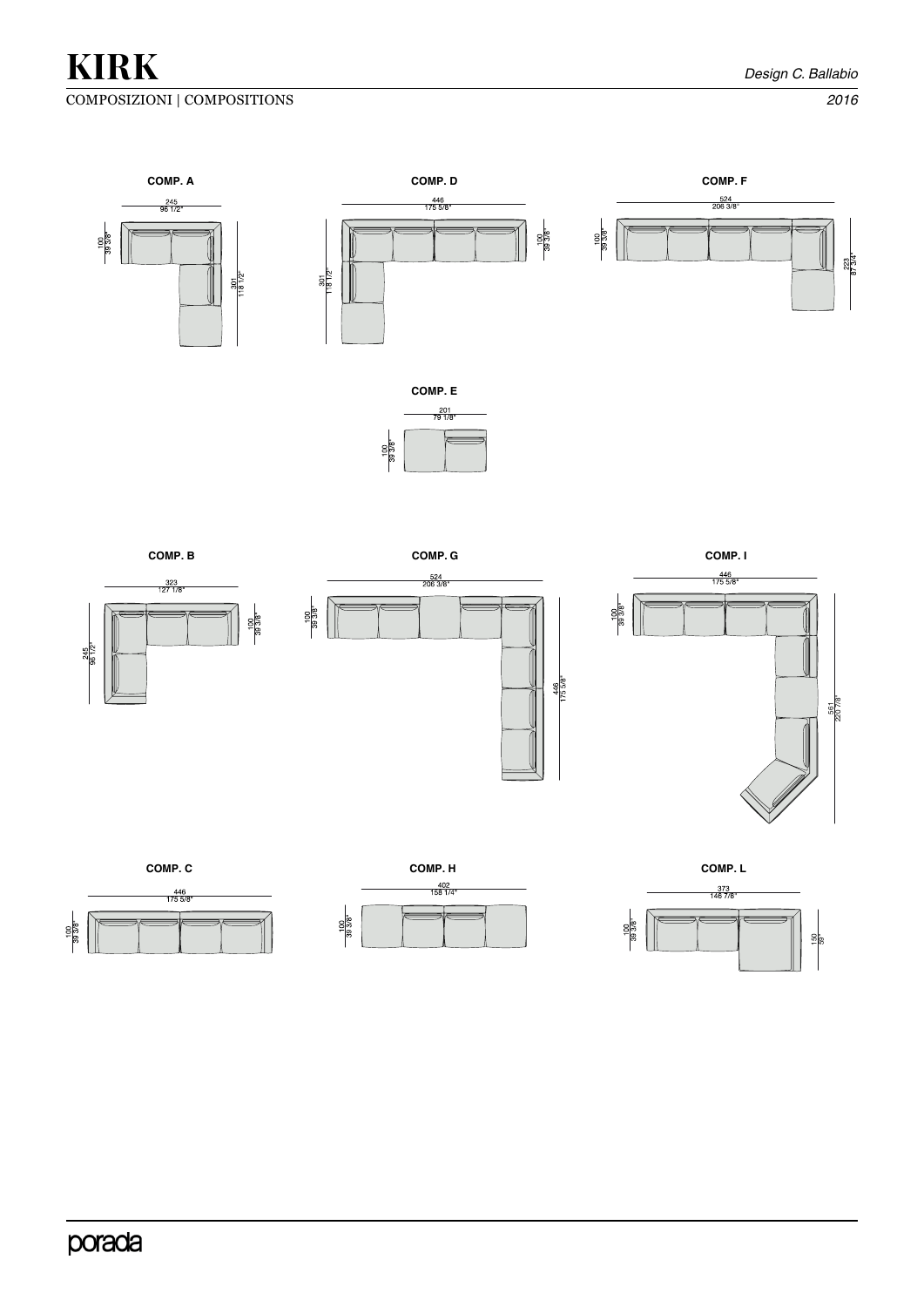MODULI | MODULES *2016*

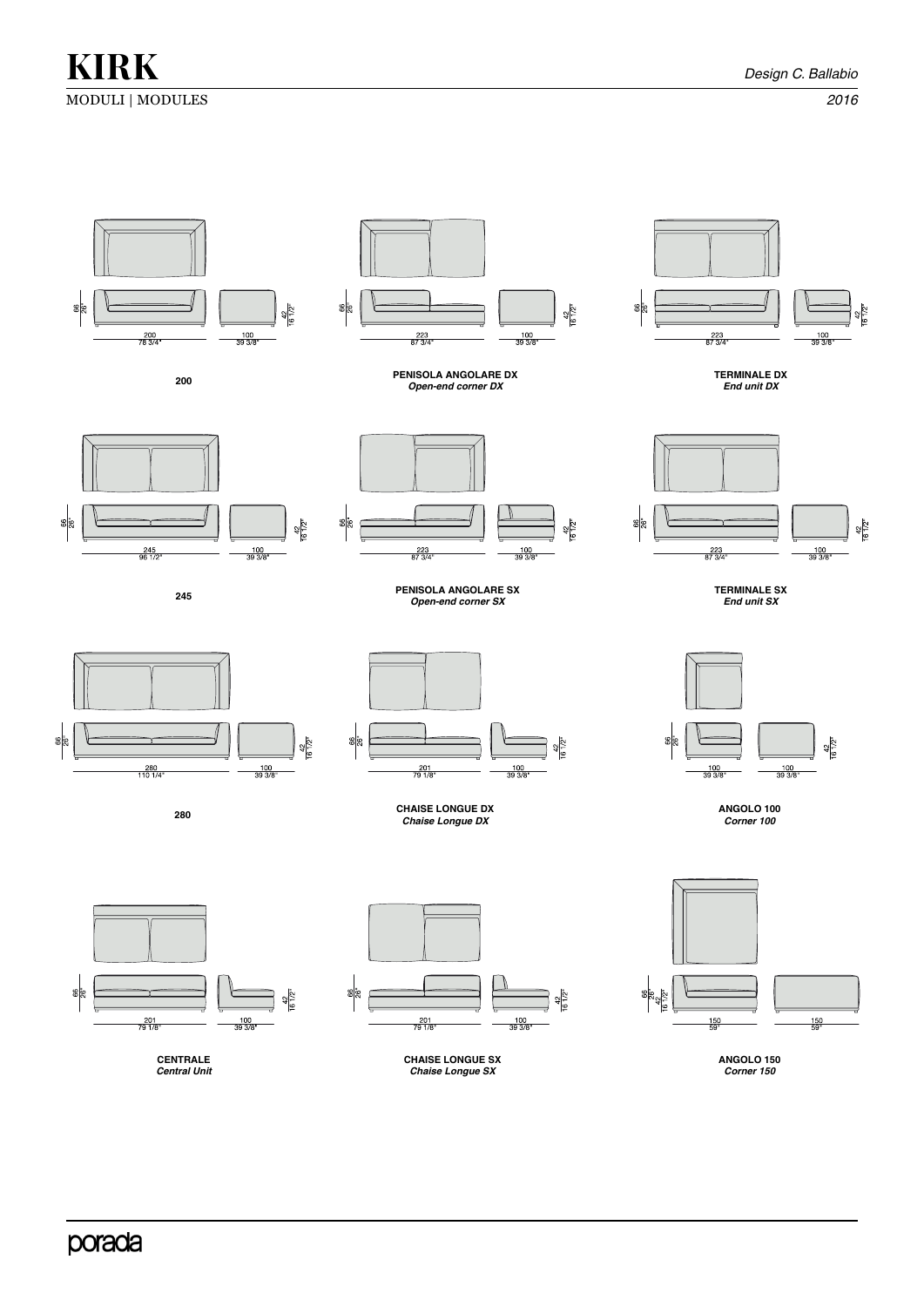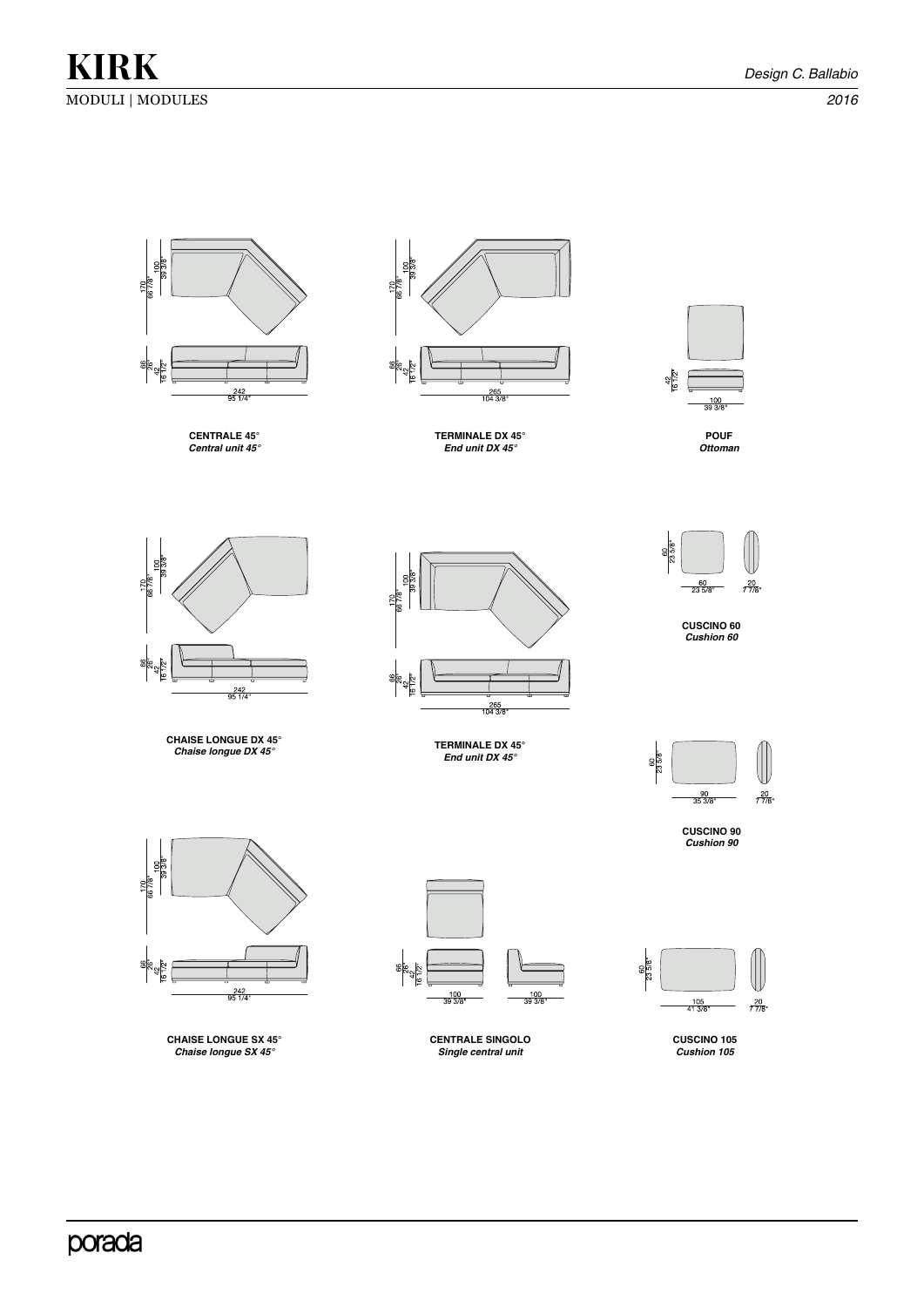# **KIRK** *Design C. Ballabio*

DIVANO | SOFA *2016*

**Essenze** | *Wood*



NOCE CANALETTA Canaletta Walnut



NOCE CANALETTA Canaletta Walnut *tinto/stained wengé*

## **Metallo** | *Metal*



BRONZORO